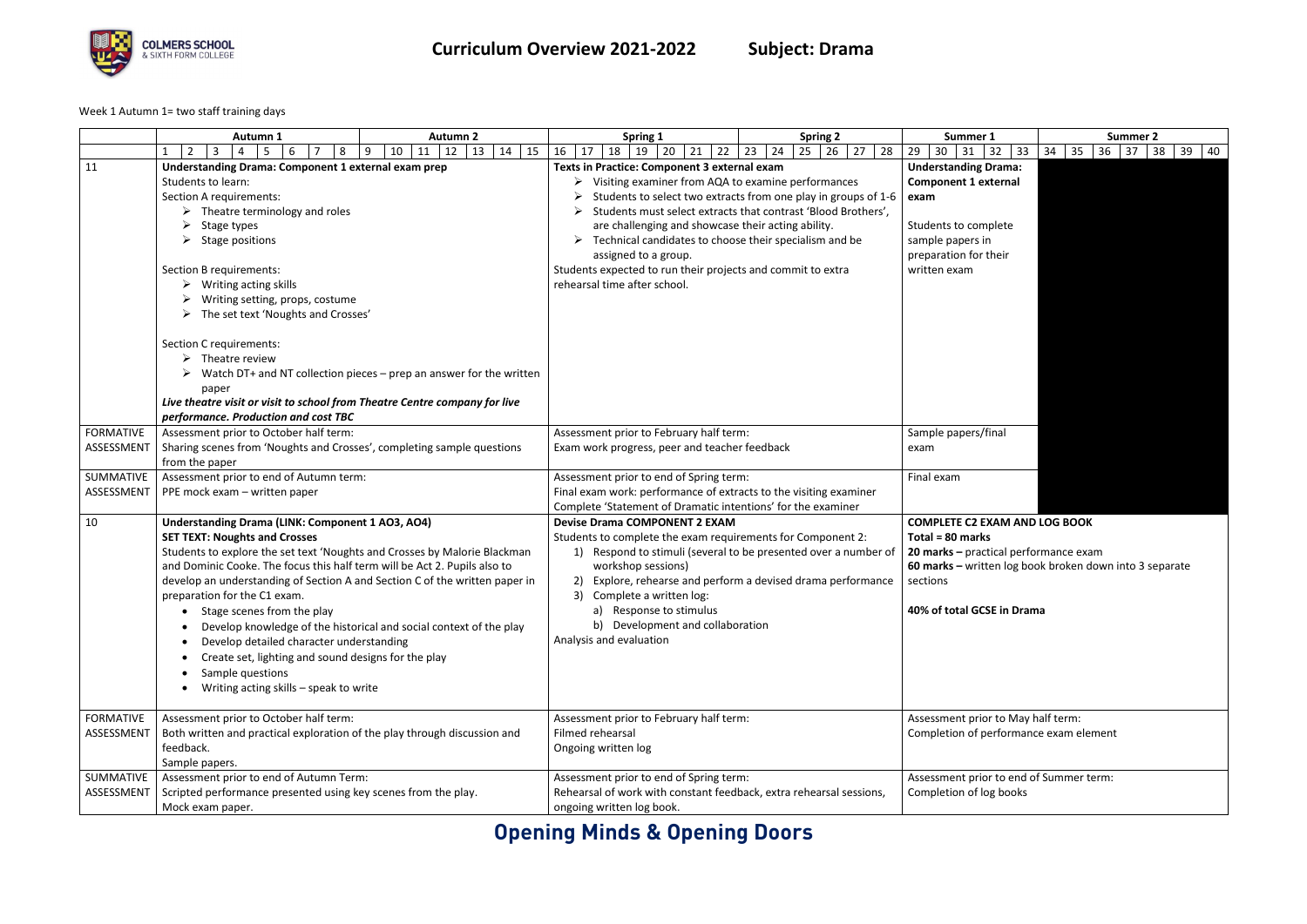## **Opening Minds & Opening Doors**



| 8                              | 'DNA' by Dennis Kelly<br>Students read sections of play, Written assessment based on Section B of                                                                                                                                                                                                                                   |                                                                                                                                                                                          | Physical Theatre (Frantic Assembly) - The Curious Incident of the<br>Dog in the Night time |                                                                                                                                                                                                                                                                                                                                                                                                                                                                                                                                                                                         | <b>Socially Distant (A Big</b><br>Brum T.I.E project)               | <b>Reviewing Professional</b><br>Performance                                                                                                                                                                  |  |
|--------------------------------|-------------------------------------------------------------------------------------------------------------------------------------------------------------------------------------------------------------------------------------------------------------------------------------------------------------------------------------|------------------------------------------------------------------------------------------------------------------------------------------------------------------------------------------|--------------------------------------------------------------------------------------------|-----------------------------------------------------------------------------------------------------------------------------------------------------------------------------------------------------------------------------------------------------------------------------------------------------------------------------------------------------------------------------------------------------------------------------------------------------------------------------------------------------------------------------------------------------------------------------------------|---------------------------------------------------------------------|---------------------------------------------------------------------------------------------------------------------------------------------------------------------------------------------------------------|--|
|                                |                                                                                                                                                                                                                                                                                                                                     |                                                                                                                                                                                          |                                                                                            | requirements of question paper.                                                                                                                                                                                                                                                                                                                                                                                                                                                                                                                                                         |                                                                     |                                                                                                                                                                                                               |  |
| SUMMATIVE<br>ASSESSMENT        | Written evaluations completed and<br>practical work created using key ideas<br>learnt over half term                                                                                                                                                                                                                                | Final performance marked under the C2 criteria<br>Written evaluation of the work                                                                                                         |                                                                                            | Assessment prior to end of Summer term 1:<br>Written paper - section B sample questions<br>Possible performance of selected scenes to demonstrate<br>understanding<br>Student encouraged to consider technical elements as per                                                                                                                                                                                                                                                                                                                                                          |                                                                     | Written paper - section C sample<br>question                                                                                                                                                                  |  |
| <b>FORMATIVE</b><br>ASSESSMENT | Written evaluations and practical<br>understanding through workshop<br>exercises.                                                                                                                                                                                                                                                   | Written log every two weeks exploring what students have developed in<br>rehearsals.<br>Feedback on rehearsals                                                                           |                                                                                            | Assessment prior to May half term:<br>Developed understanding of a play text through<br>performance of selected scenes and written<br>understanding                                                                                                                                                                                                                                                                                                                                                                                                                                     |                                                                     | Written evaluations                                                                                                                                                                                           |  |
| 9                              | Theatre Centre: 'Listen to your<br>Parents'<br>LINK: Component 3 AO1, AO2, AO3,<br><b>AO4</b><br>Students to explore the practitioner<br>Konstantin Stanislavski and his acting<br>method through a series of<br>workshops. This will develop acting<br>skills and lead to performance work on<br>the play 'Listen to your parents' | Responding to Stimulus: 'The Beauty Manifesto'<br>LINK: Component 2 AO1, AO2, AO3, AO4<br>Students to explore a series of stimuli linked to and then the play 'The<br>Beauty Manifesto'. |                                                                                            | <b>Understanding Drama (LINK: Component 1 AO3, AO4)</b><br><b>SET TEXT: Noughts and Crosses</b><br>Students to explore the set text 'Noughts and Crosses by<br>Malorie Blackman and Dominic Cooke. The focus this term<br>will be Act 1. Pupils also to develop an understanding of<br>Section A and Section C of the written paper in<br>preparation for the C1 exam.<br>Stage scenes from the play<br>Develop knowledge of the historical and social<br>context of the play<br>Develop detailed character understanding<br>Sample questions<br>Writing acting skills - speak to write | live theatre<br>Create set, lighting and sound designs for the play | <b>Responding to live performance:</b><br><b>One Man, Two Guvnors</b><br>LINK: Component 1 AO3 & AO4<br>Students to explore several<br>different performance styles and<br>evaluate success of acting skills. |  |
|                                |                                                                                                                                                                                                                                                                                                                                     |                                                                                                                                                                                          |                                                                                            |                                                                                                                                                                                                                                                                                                                                                                                                                                                                                                                                                                                         | Written paper with AQA sample questions looking at review of        |                                                                                                                                                                                                               |  |